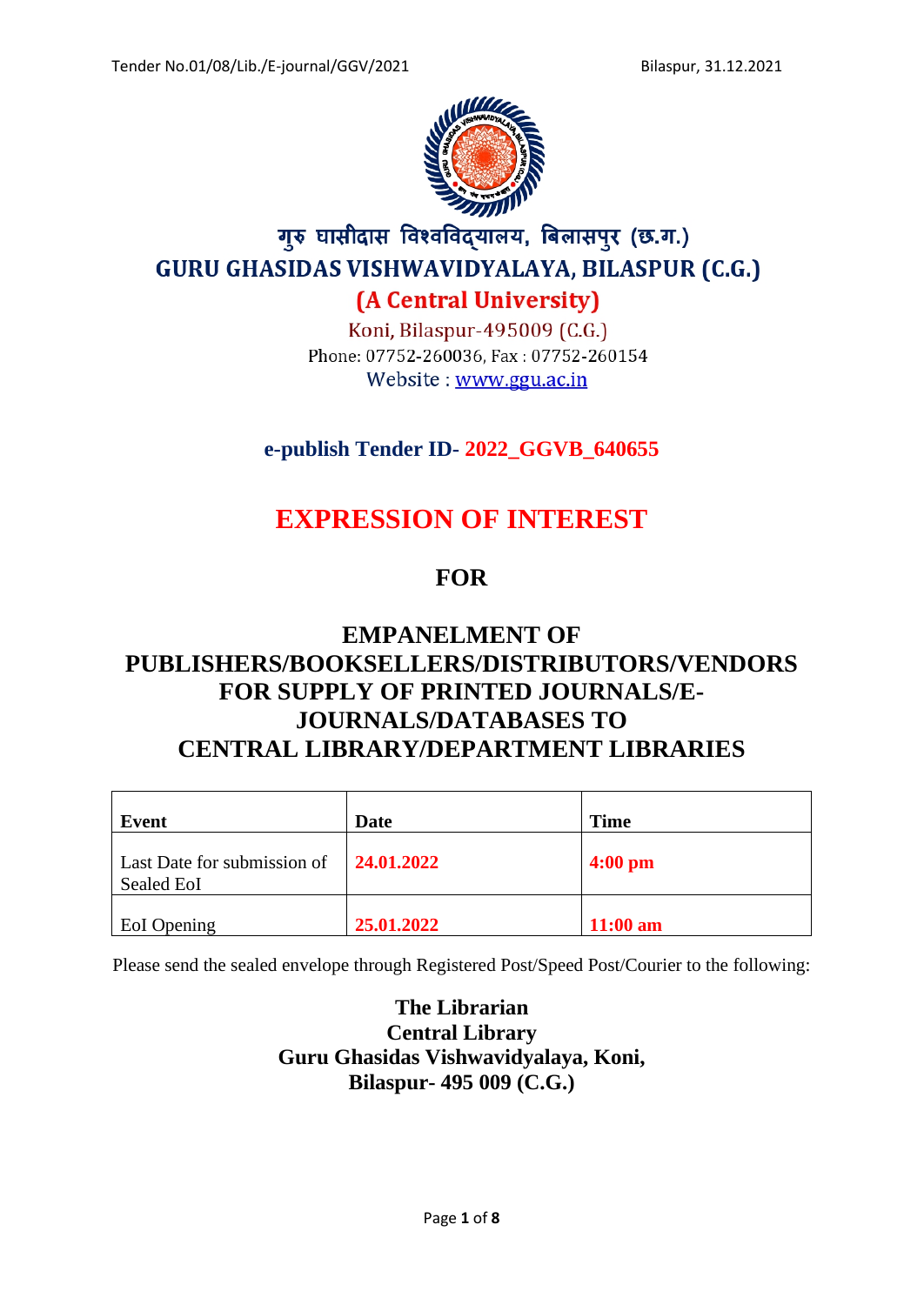### **EMPANELMENT OFPUBLISHERS/BOOKSELLERS/DISTRIBUTORS/VENDORS FOR SUPPLY OF PRINTED JOURNALS/E-JOURNALS/DATABASES TO CENTRAL LIBRARY/DEPARTMENT LIBRARIES**

#### **Dated : 31.12.2021**

Applications are invited from reputed Publishers / Booksellers / Distributors / Vendors to seek empanelment as authorized Publishers / Booksellers / Distributors / Vendors for supply of print books to Central Library /Departmental Libraries for the **year 2021-22 and 2022-23** and may be extended further. Prescribed application form along with the copy of terms and conditions may be downloaded from the University website: [http://www.ggu.ac.in](http://www.ggu.ac.in/) OR https://eprocure.gov.in/epublish/app.

Interested Booksellers / Vendors / Publishers / Distributors may respond in the prescribed format given at the end of this document, along with one copy each of the requisite documents through any mode via. Speed Post/Registered Post/Courier. The Envelope should be marked with "**Application for Empanelment of Publishers / Booksellers / Distributors / Vendors for supply of Printed Journals/E-Journals/Databases**". The duly filled application form along with necessary documents and fees may be submitted on or before the due date 24.01.2022 by **4.00 pm** to:

> **The Librarian Guru Ghasidas Vishwavidyalaya, Koni, Bilaspur-495009 (C.G.),** Website: http://www.ggu.ac.in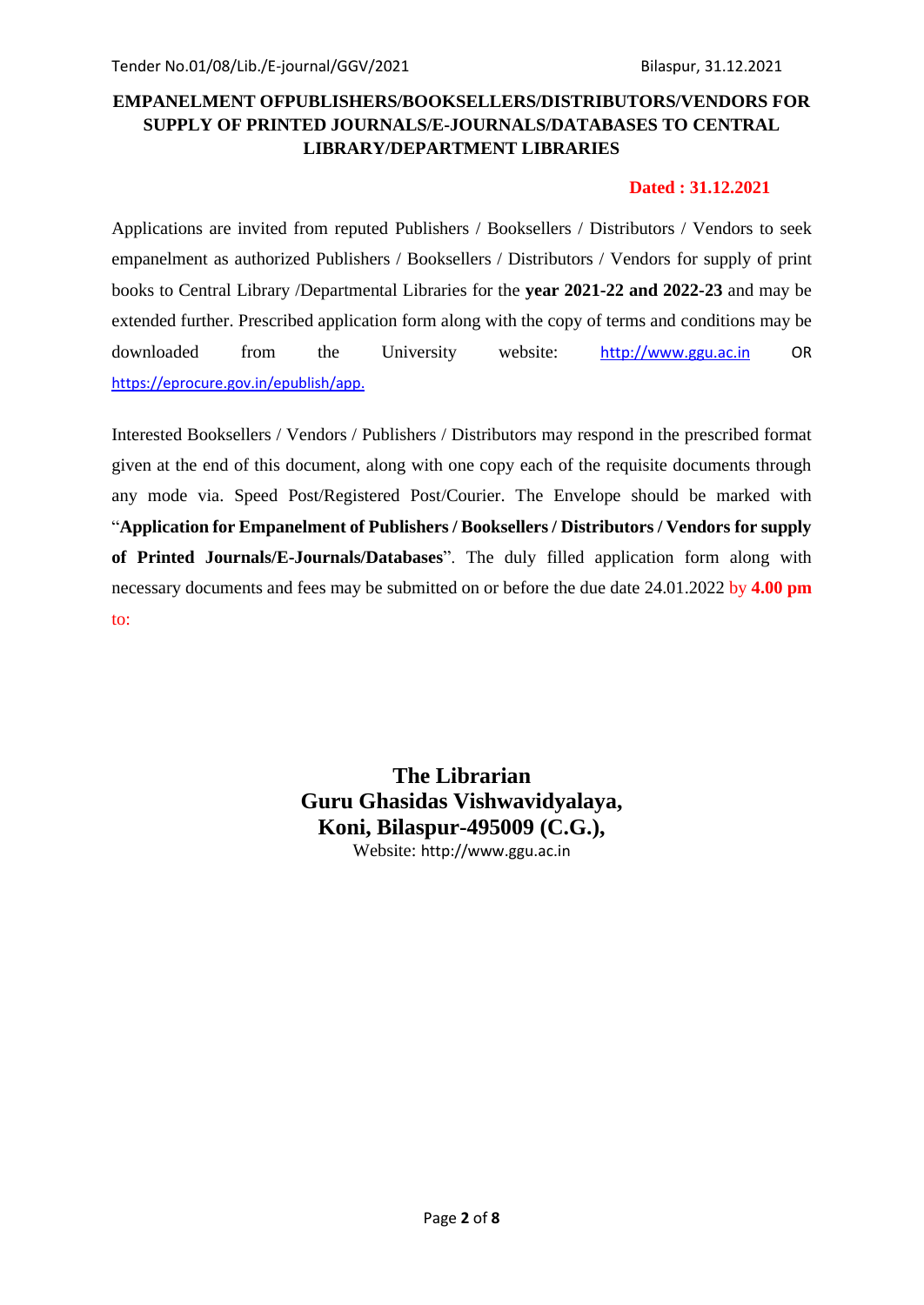#### **ELIGIBILITY CRITERIA FOR EMPANELMENT:**

Applications from reputed Publishers / Booksellers / Distributors / Vendors are invited to seek empanelment as authorized Publishers / Booksellers / Distributors / Vendors for supply of Printed Journals/E-Journals/Databases to Central Library/Departmental Libraries for the Calendar year 2022 (January- December) which can be extended further after the fulfillment of below mentioned points of eligibility criteria:

- 1. The Publishers / Booksellers / Distributors / Vendors should be a registered member of national/ state trade federations like FPBAI, DSBPA, GOC, etc. Copy of Registration certificate(s) for last five years must be enclosed with the proposal.
- 2. The Publishers / Booksellers / Distributors / Vendors should submit Permanent Account No (PAN) issued by the Income Tax Department.
- 3. The Publishers / Booksellers / Distributors / Vendors must enclose their license of Import/Export Code (IEC) certificate issued by Ministry of Commerce, GOI.
- 4. The Publishers / Booksellers / Distributors / Vendors should have satisfactorily supplied Journals to at least ten Government Universities-Central/State/CFTIs in last three financial year(s) (satisfactory supply certificates along with relevant order copies should be enclosed).
- 5. The Publishers / Booksellers / Distributors / Vendors should have a minimum average annual turnover of Rs. Three Crores in three (3) consecutive financial years- 2017-18, 2018-19 & 2019-20 (C.A. Certificate should be enclosed for the years 2017-18, 2018-19 & 2019-20).
- 6. The Publishers / Booksellers / Distributors / Vendors should enclose single highest value order for minimum of Rs. 50 Lakh for supply order of Printed Journals/E-Journals/Databases to any Central/State Government University/ CFTIs along with Satisfactory Supply Certificate for order in last three financial years (Order copy and satisfactory supply certificate from respective organization must be enclosed).
- 7. The Publishers / Booksellers / Distributors / Vendors should enclose Income Tax Return (ITRs) for last 3 Assessment years (2017-18, 2018-19 & 2019-20) and photocopy of Profit & Loss Account and Balance Sheet **duly certified by Chartered Accountant**.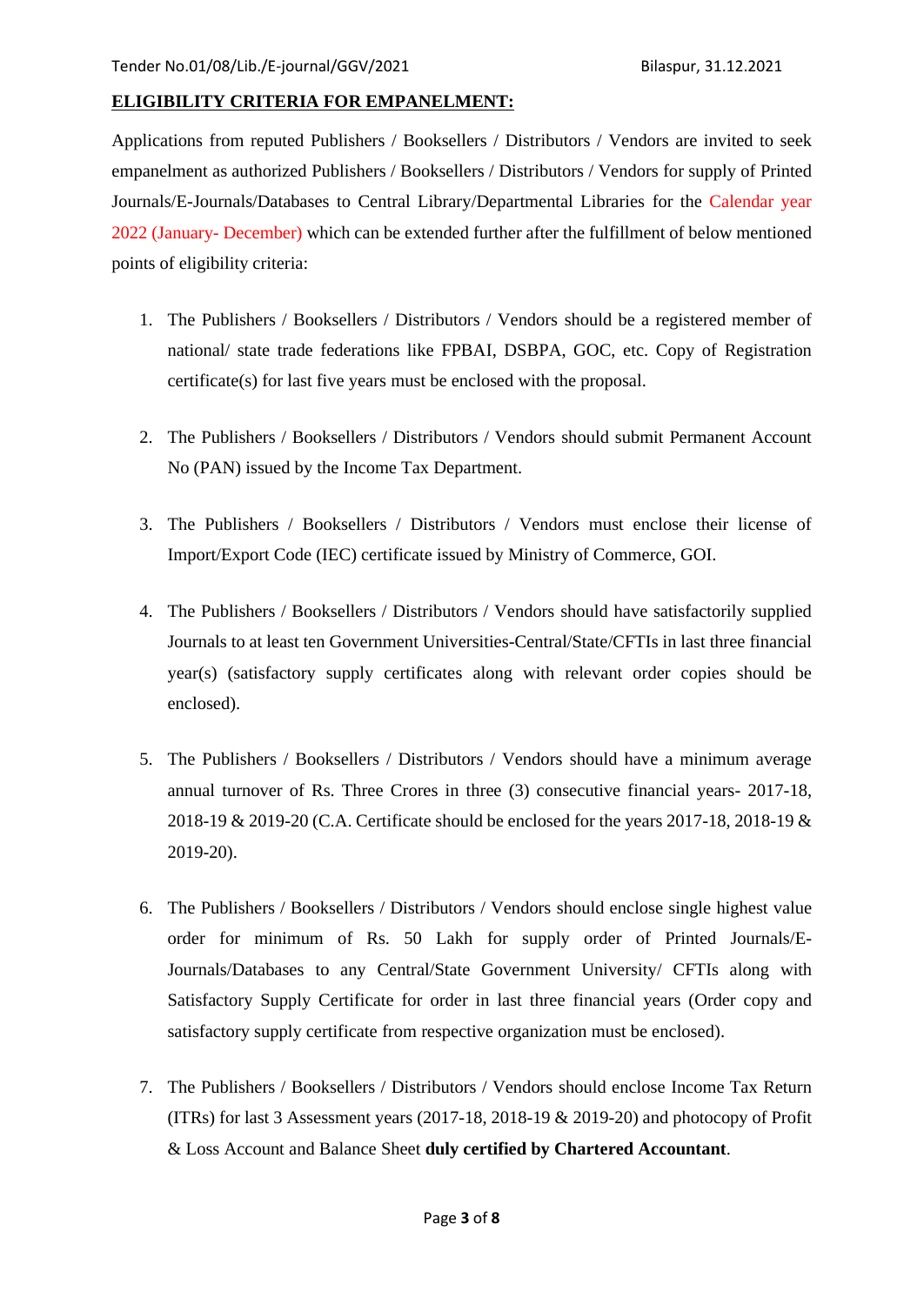- 8. The Publishers / Booksellers / Distributors / Vendors should be a distributor/ dealer / stockiest / executive / preferred agent of the publishers. The authority letters duly issued by the publishers should be enclosed.
- 9. The Publishers / Booksellers / Distributors / Vendors is required to be accompanied with a **Demand Draft** for **Rs. 5,000/**- (non-refundable) as registration fees in the Favour of "**The Registrar, Guru Ghasidas Vishwavidyalaya,** payable at **Bilaspur (C.G.)**"
- 10. The Publishers / Booksellers / Distributors / Vendors should also enclose a **Demand Draft/FDR** for **Rs. 1,00,000/- (Rs. One Lakh Only) OR 2% of the supply order (whichever is less)** in the form of Earnest Money Deposit/Security Deposit in favor of "**The Registrar, Guru Ghasidas Vishwavidyalaya,** payable at **Bilaspur (C.G.)**" which is refundable after satisfactory completion of the supply of books of the tenure. However, the EMD/Security Deposit shall be forfeited if the selected bidders fail to supply the ordered journals satisfactorily after receipt of order. The earnest money of the unqualified bidders would be returned. Earnest Money will not entail any interest.
- 11. Percent Discounts on all types Journal(s)- Printed or E-Journals/Databases/Databases..
- 12. In case of foreign publication Reserve Bank of India (RBI) conversion rate will be applicable on date of billing.
- 13. The Publishers / Booksellers / Distributors / Vendors should not ever be debarred / blacklisted from any Government Organization/CFTIs. **Please furnish an affidavit in this regard raised on non – judicial stamp paper of Rs. 100 (Rupees hundred only).**
- 14. The university is not bound to accept all the qualified bidders and reserves the right to accept or reject any or all the proposals without assigning any reasons thereof. The acceptance of the qualified bidders rests with the University on its selection criteria. Decision of Competent Authority of the University on any dispute related to selection of vendor for supply of books shall be final and binding.
- 15. In case of any legal dispute, legal jurisdiction is limited to Bilaspur (CG) High Court Only.
- 16. Advance payment shall be made against bank guarantee only.
- 17. The approved Vendor has to give declaration-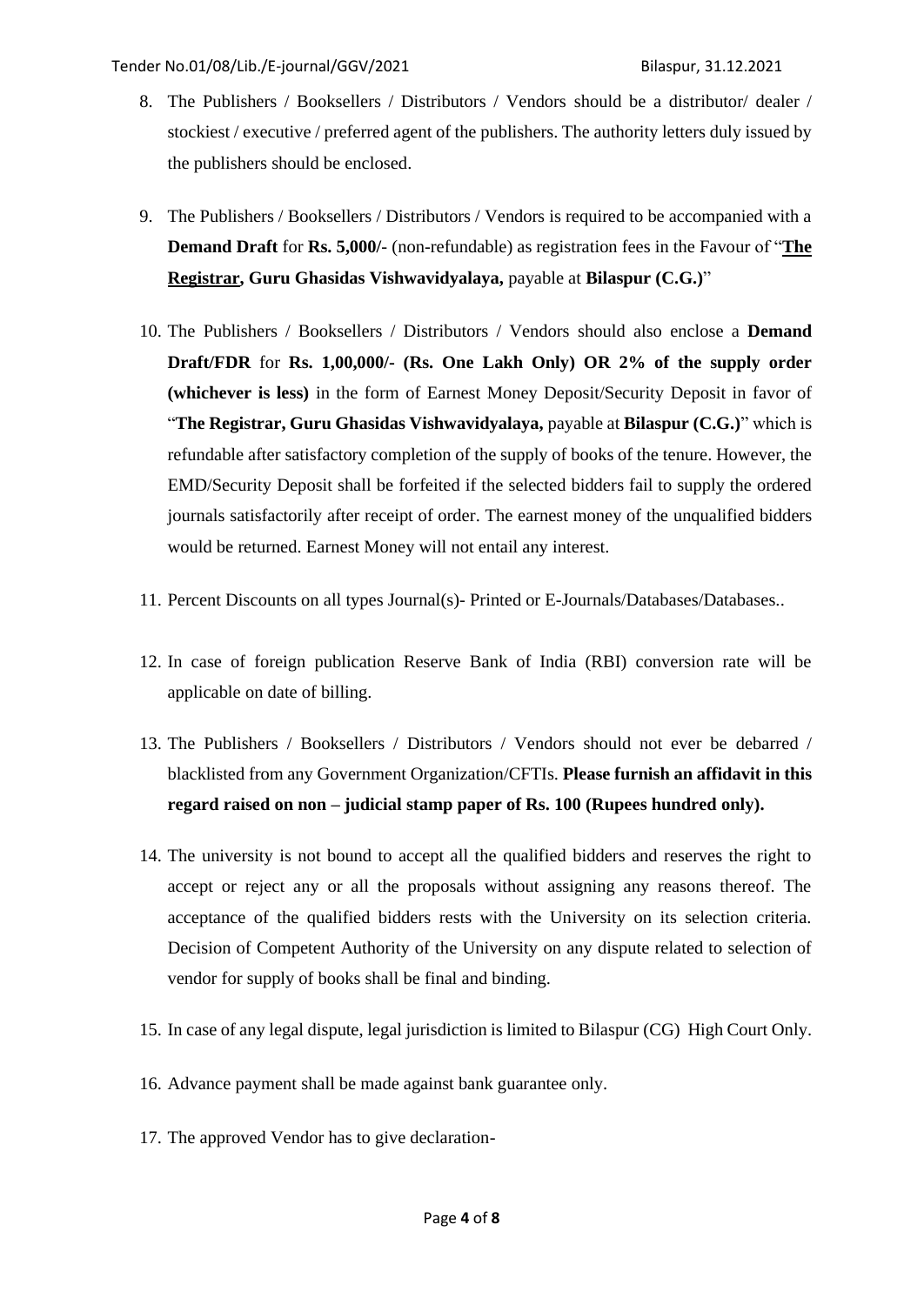- a. The prices charged are of Institutional Subscription.
- b. Prices charged are as per Publishers' Catalogue/E-Shodh Sindhu (ESS) negotiated price.
- c. Invoice(s) is/are as per remittance to the Publishers.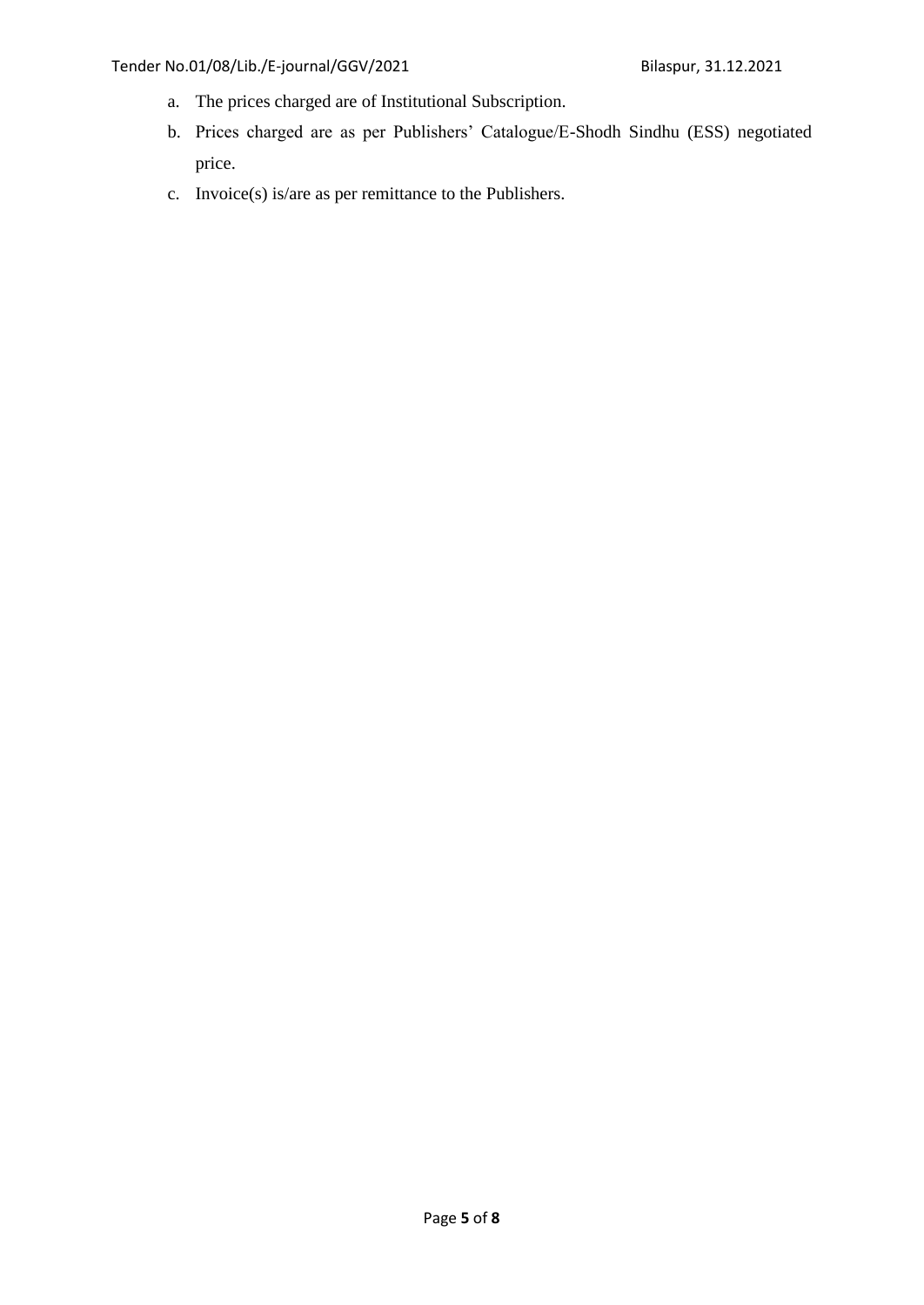### **(APPLICATION FORM FOR EMPANELMENT AS Journals'/Database(s) Supplier**

To The Librarian Guru Ghasidas Vishwavidyalaya, Koni, Bilaspur-495009 (C.G.),

Sir,

In response to your advertisement for registration and empanelment of Publishers/Booksellers/Distributors/Vendors for supply of Printed Journals/E-Journals/Databases to your University, please find my /our duly filled application form along with application fee and security deposit and relevant documents.

| (Please enclose a copy of the Registration Certificate.)                                                                                                                                                                                                                              |
|---------------------------------------------------------------------------------------------------------------------------------------------------------------------------------------------------------------------------------------------------------------------------------------|
| (Attach Copy of PAN No.)                                                                                                                                                                                                                                                              |
| (If yes, please attach a copy of the same)                                                                                                                                                                                                                                            |
| 12. Do you have satisfactorily supplied Printed Journals/E-Journals/Databases to at least 10<br>Government Universities-Central/State/CFTIs in last three financial years? If yes, the copies<br>of the purchase orders and satisfactory performance certificates should be enclosed. |

13. Annual Turnover of the firm for the last 3 consecutive financial years (attach proof):

| (a) 2017-18   |  |
|---------------|--|
| (b) $2018-19$ |  |
| $(c)$ 2019-20 |  |
| Total         |  |
| Average       |  |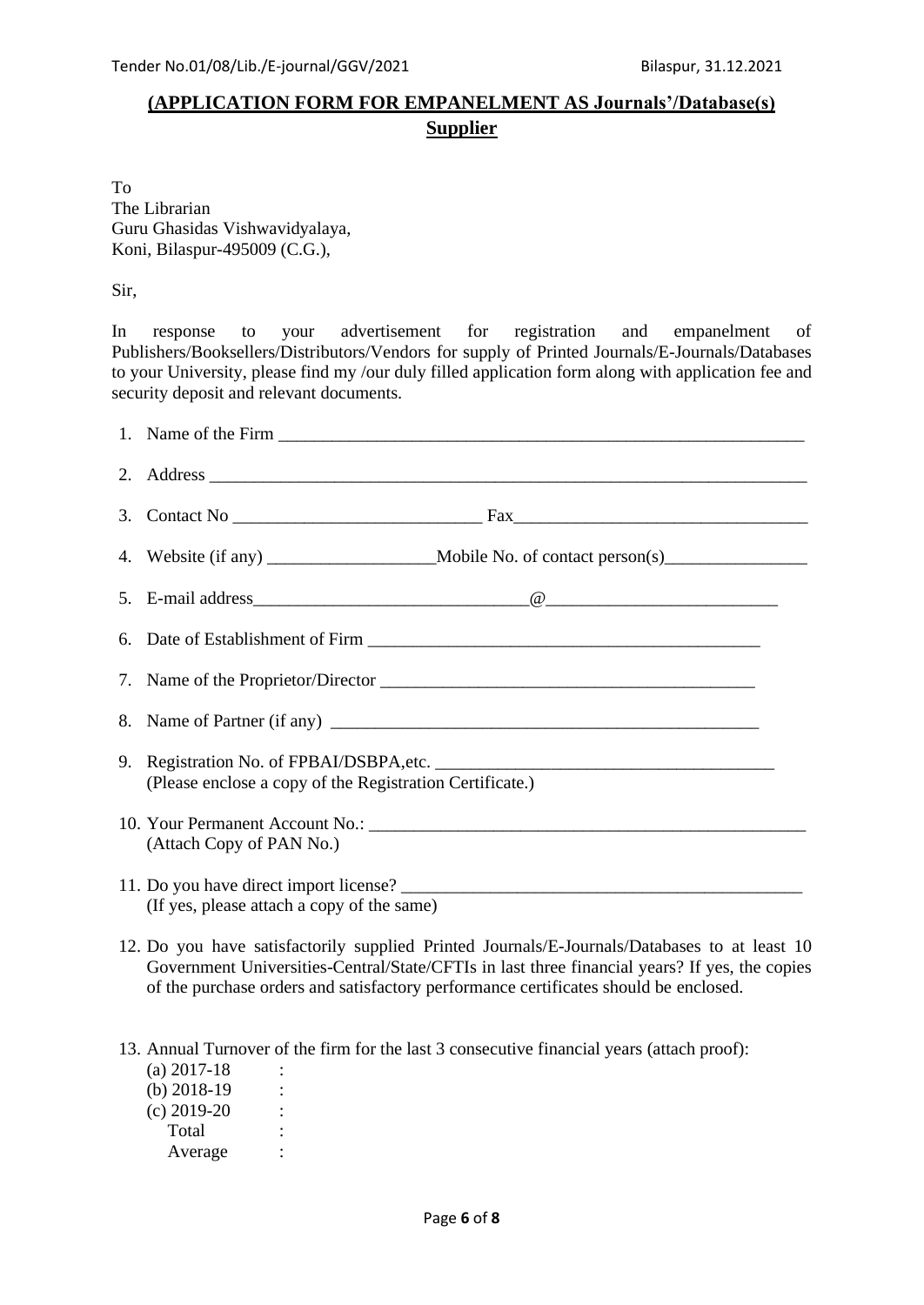- 14. Whether you are income tax payee? If so, please attach a copy of Income tax return (ITRs) filed for last three (03) consecutive years along with photocopy of Profit & Loss account and Balance Sheet duly certified by Chartered Accountant
- 15. Order copy and satisfactory supply certificate of a single order worth Rs. 50 Lakh or more for supply of print books to any Central/State Government University/CFTIs in last 3 financial years should be enclosed.
- 16. Are you a distributor / dealer / stockiest/ exclusive/ preferred agent of the publishers? If so, please submit the most recent authority letters issued by the publishers.
- 17. Details of a Demand Draft of Rs. 1,000/‐ (Rupees One Thousand Only) as a registration fee of empanelment (non-refundable) drawn from any nationalized bank favoring "**The Registrar, Guru Ghasidas Vishwavidyalaya**" payable at "**Bilaspur (C.G.)**."

Detail of Demand Draft

| a) No       |  |
|-------------|--|
| b) Date     |  |
| c) For $Rs$ |  |
| d) Drawn on |  |

18. Details of Demand Draft/FDR/Bank Guarantee of Rs. 1,00,000/= (Rupees One Lakh only) as security deposit (refundable) drawn from any nationalized Bank favoring "**The Registrar, Guru Ghasidas Vishwavidyalaya"** payable at **"Bilaspur (C.G.)."**

Detail of Demand Draft/FDR/Bank Guarantee

| a) No       |  |
|-------------|--|
| b) Date     |  |
| c) For $Rs$ |  |
| d) Drawn on |  |

- 19. Have your firm ever been debarred / blacklisted for doing business from any government organization/CIFTs? If No, Please furnish an affidavit raised on non-judicial stamp paper of Rs. 100 (Rupees One Hundred only).
- 20. Does your firm/company possess an ISO Certificate? (Yes/No) If yes, attach a copy of the Certificate.

#### **DECLARATION**

I/ We do hereby declare that entries made in this application form are true to the best of my/ our knowledge and belief. Further the above terms and conditions are acceptable to me/ us in letter and spirit.

> \_\_\_\_\_\_\_\_\_\_\_\_\_\_\_\_\_\_\_\_\_\_\_\_\_\_\_\_\_\_\_\_\_\_ Signature of Partners/Proprietors with seal

Date:

Place: